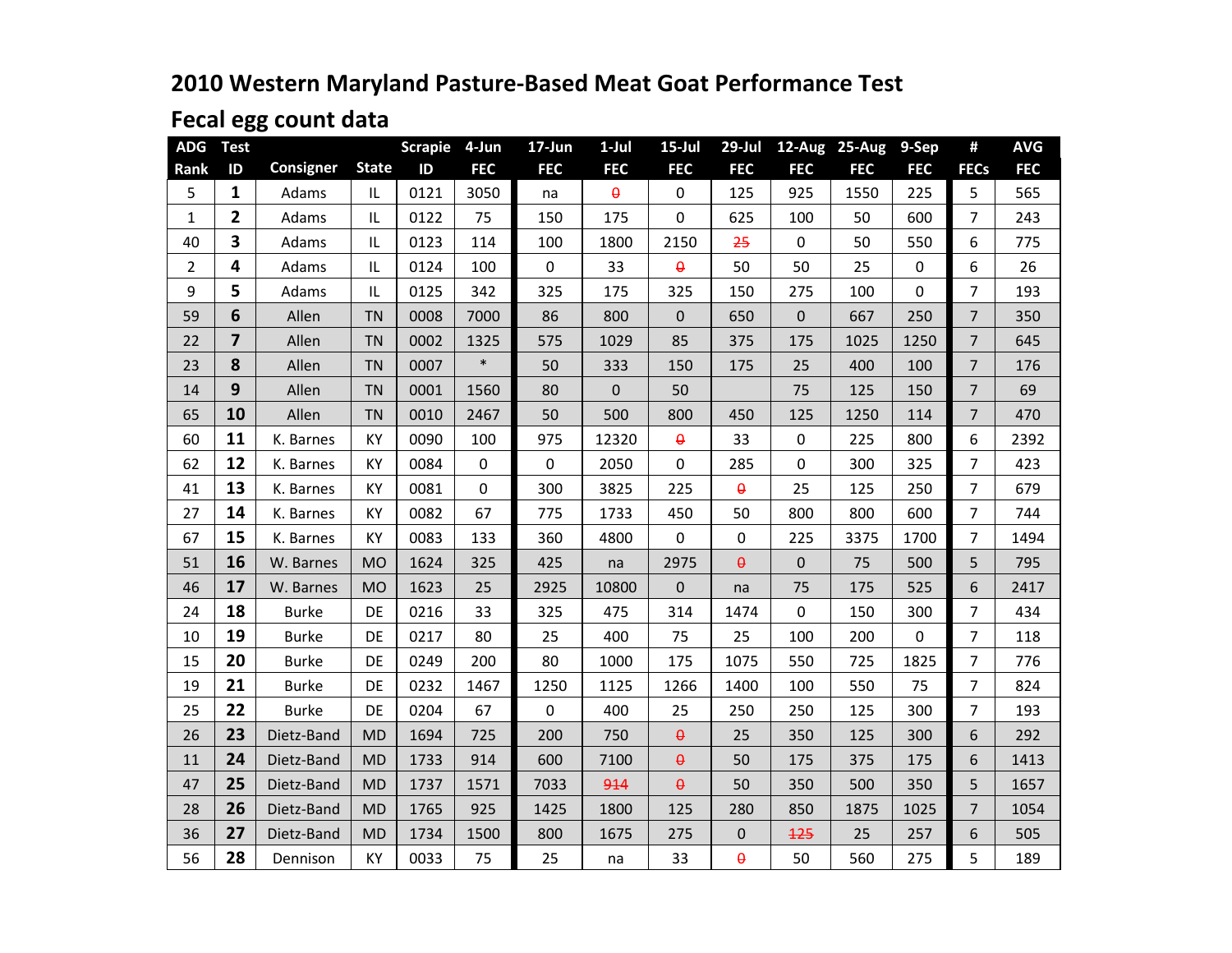# **2010 Western Maryland Pasture-Based Meat Goat Performance Test**

# **Fecal egg count data**

| <b>ADG</b>     | <b>Test</b> |                  |              | <b>Scrapie</b> | 4-Jun            | 17-Jun     | $1-Jul$          | $15$ -Jul      | $29$ -Jul        |                | 12-Aug 25-Aug  | 9-Sep        | #              | <b>AVG</b> |
|----------------|-------------|------------------|--------------|----------------|------------------|------------|------------------|----------------|------------------|----------------|----------------|--------------|----------------|------------|
| Rank           | ID          | <b>Consigner</b> | <b>State</b> | ID             | <b>FEC</b>       | <b>FEC</b> | <b>FEC</b>       | <b>FEC</b>     | <b>FEC</b>       | <b>FEC</b>     | <b>FEC</b>     | <b>FEC</b>   | <b>FECs</b>    | <b>FEC</b> |
| 66             | 29          | Dennison         | KY           | 0026           | 467              | 75         | 3171             | $\mathbf 0$    | 142              | 750            | 1150           | 971          | $\overline{7}$ | 894        |
| 53             | 30          | Dennison         | KY           | 0028           | 0                | $\pmb{0}$  | 525              | 50             | 200              | 375            | 25             | 560          | 7              | 248        |
| 48             | 31          | Dennison         | KY           | 0024           | 0                | $\pmb{0}$  | 75               | 150            | 50               | 50             | 0              | 75           | $\overline{7}$ | 57         |
| 63             | 32          | Dennison         | KY           | 0025           | 67               | 1771       | 600              | $\pmb{0}$      | 500              | 225            | 0              | $\mathbf 0$  | $\overline{7}$ | 442        |
| 42             | 33          | Harden           | <b>NC</b>    | 003            | 29               | $\pmb{0}$  | 33               | $\mathbf 0$    | $\mathbf 0$      | $\mathbf 0$    | $\overline{0}$ | 325          | $\overline{7}$ | 51         |
| 29             | 34          | Harden           | <b>NC</b>    | 001            | $\boldsymbol{0}$ | $\pmb{0}$  | $\boldsymbol{0}$ | 25             | $\pmb{0}$        | $\pmb{0}$      | 175            | 225          | $\overline{7}$ | 61         |
| 49             | 35          | Johnson          | KY           | 0060           | 300              | $\pmb{0}$  | 342              | $\pmb{0}$      | 3350             | 2750           | 400            | $\mathbf 0$  | $\overline{7}$ | 977        |
| 54             | 37          | Johnson          | KY           | 0067           | 2250             | 2600       | 375              | $\pmb{\theta}$ | $\boldsymbol{0}$ | 675            | 500            | 0            | 6              | 692        |
| 55             | 40          | Losch            | PA           | 0199           | 67               | $\pmb{0}$  | $\mathbf 0$      | 25             | $\mathbf 0$      | 50             | 200            | 400          | $\overline{7}$ | 96         |
| 30             | 41          | Losch            | PA           | 0210           | 0                | 25         | 25               | $\mathbf 0$    | $\mathbf 0$      | $\mathbf 0$    | 125            | 750          | $\overline{7}$ | 132        |
| 31             | 42          | Lowe             | PA           | 0204           | 0                | 25         | 175              | 0              | 75               | 100            | 50             | 75           | $\overline{7}$ | 71         |
| 37             | 43          | Lowe             | PA           | 0206           | 86               | $\pmb{0}$  | 50               | 0              | 50               | $\mathbf{0}$   | 50             | 175          | $\overline{7}$ | 46         |
| 50             | 44          | Lowe             | PA           | 0208           | 150              | 50         | $\mathbf{0}$     | $\mathbf 0$    | 100              | 50             | 250            | 475          | $\overline{7}$ | 132        |
| 32             | 45          | Lowe             | PA           | 0205           | $\overline{0}$   | $\pmb{0}$  | 75               | 125            | 100              | 125            | 100            | 525          | $\overline{7}$ | 150        |
| 6              | 46          | Lowe             | PA           | 0207           | na               | $\pmb{0}$  | $\boldsymbol{0}$ | $\pmb{0}$      | $\pmb{0}$        | $\mathbf 0$    | 100            | 125          | $\overline{7}$ | 32         |
| 38             | 47          | Ozkum            | <b>MD</b>    | 10148          | 0                | $\pmb{0}$  | 33               | 28             | 25               | $\mathbf 0$    | 50             | 80           | 7              | 31         |
| 57             | 48          | Ozkum            | <b>MD</b>    | 10149          | 29               | 25         | 200              | na             | 100              | 150            | 225            | 325          | $\overline{7}$ | 171        |
| 12             | 49          | Ozkum            | <b>MD</b>    | 10070          | 750              | 0          | 50               | $\mathbf 0$    | 0                | 450            | 50             | 500          | $\overline{7}$ | 150        |
| 16             | 50          | Pinneo           | KS           | 0397           | na               | 125        | 325              | 25             | 375              | 550            | 275            | $\mathbf 0$  | $\overline{7}$ | 239        |
| 4              | 51          | Pinneo           | <b>KS</b>    | 0205           | 29               | 25         | 75               | 29             | 350              | 100            | 0              | $\mathbf{0}$ | $\overline{7}$ | 83         |
| 17             | 52          | Pinneo           | <b>KS</b>    | 0433           | 80               | $\pmb{0}$  | 725              | 100            | 325              | 1350           | 175            | 925          | 6              | 479        |
| 20             | 53          | Pinneo           | <b>KS</b>    | 0281           | 171              | 650        | 633              | $\pmb{0}$      | θ                | $\mathbf 0$    | 0              | 500          | 6              | 297        |
| $\overline{7}$ | 54          | Pinneo           | <b>KS</b>    | 0299           | 150              | 125        | 200              | $\mathbf 0$    | 150              | 125            | 350            | 225          | $\overline{7}$ | 168        |
| 52             | 55          | Renick           | WV           | 1005           | 167              | 350        | 567              | 0              | 200              | 350            | 200            | 400          | 7              | 295        |
| 61             | 56          | Renick           | <b>WV</b>    | 1006           | $\mathbf 0$      | 50         | 600              | 275            | $\ast$           | $\theta$       | $\mathbf 0$    | 100          | 4              | 231        |
| 39             | 57          | Renick           | <b>WV</b>    | 1007           | 25               | $\pmb{0}$  | $\mathbf 0$      | 25             | 25               | $\mathbf 0$    | 125            | 150          | $\overline{7}$ | 46         |
| 33             | 59          | D. Smith         | VA           | 1034           | 171              | 125        | 100              | 125            | 200              | $\overline{0}$ | 1175           | 250          | $\overline{7}$ | 282        |
| 64             | 60          | D. Smith         | VA           | 1043           | 250              | 200        | 650              | $\pmb{\theta}$ | $\pmb{\Theta}$   | 350            | 625            | 29           | 4              | 456        |